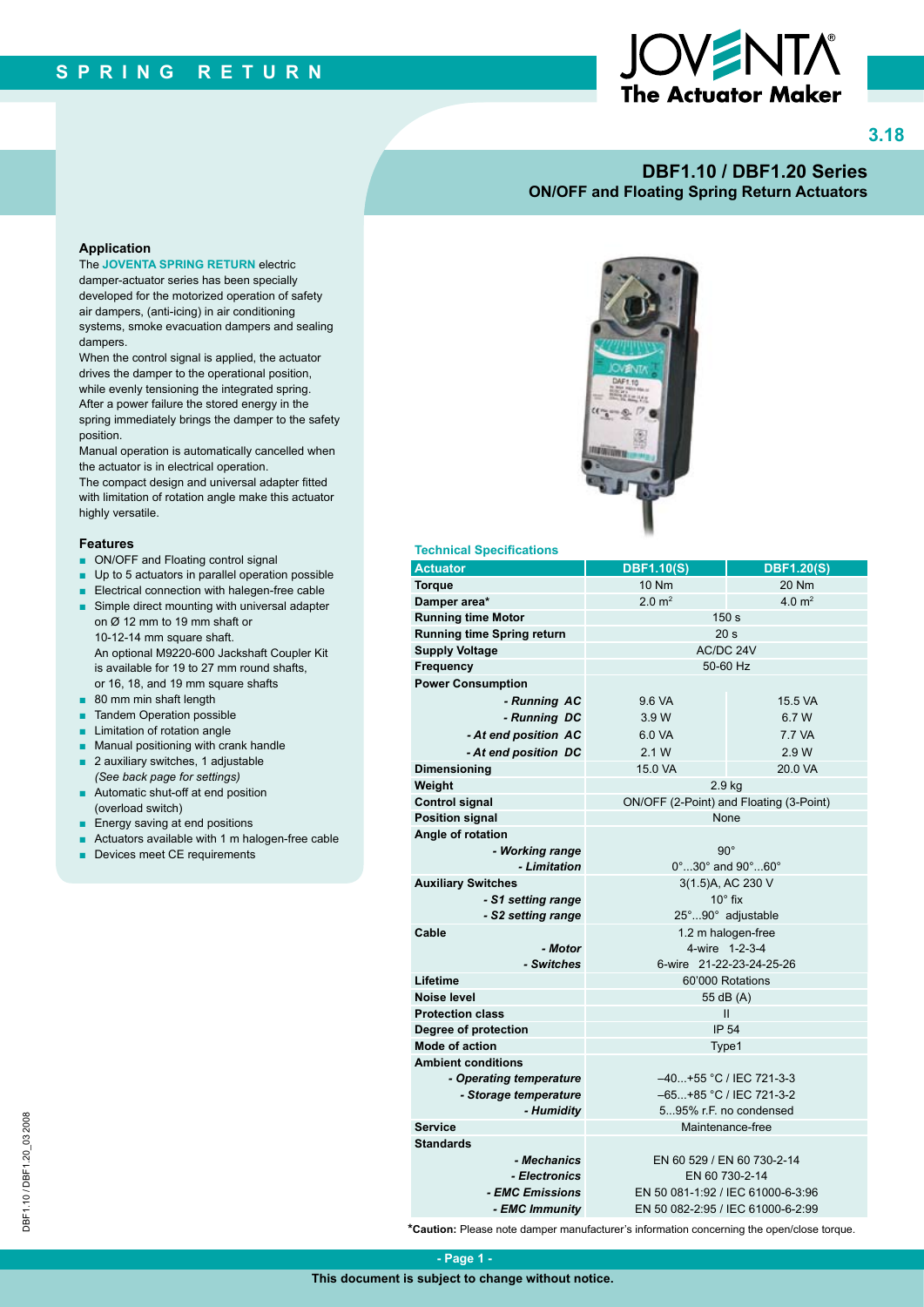

**3.18**

## **DBF1.10 / DBF1.20 Series ON/OFF and Floating Spring Return Actuators**

#### **Dimensions in mm**



#### **Setting the auxiliary switches**

The 10S and 20S models include two integral auxiliary switches with a switch adjuster accessible on either face of the actuator.

The nominal factory setting for auxiliary switch S1 is 11° closing, and the nominal factory setting for auxiliary switch S2 is 81° opening.

The switch point of auxiliary switch S1 is fixed.

The switch point of auxiliary switch S2 is independently and continuously adjustable from 25° to 95°.

The switching position can be manually changed to any required position by turning the ratchet.



### **Limitation of rotation angle**

Determine the desired rotation range. If a 65° to 90° rotation range is desired, add one stroke limiting stop. If a 35° to 60° rotation range is desired, add two stroke limiting stops. Mount the stroke stop(s) in the desired position using the two M4 x10 mm selftapping screws provided. Tighten the screws to a torque of 4 Nm. Manually reposition the coupler so that the coupler set screw aligns with the nodule guide that corresponds to the value determined in Step 2. For a rotation range of 65°, mount one stroke limiting stops in the minimum stroke position.



# **Wiring Diagrams**



COM

**NC** 

NO

COM

NC

**NO**